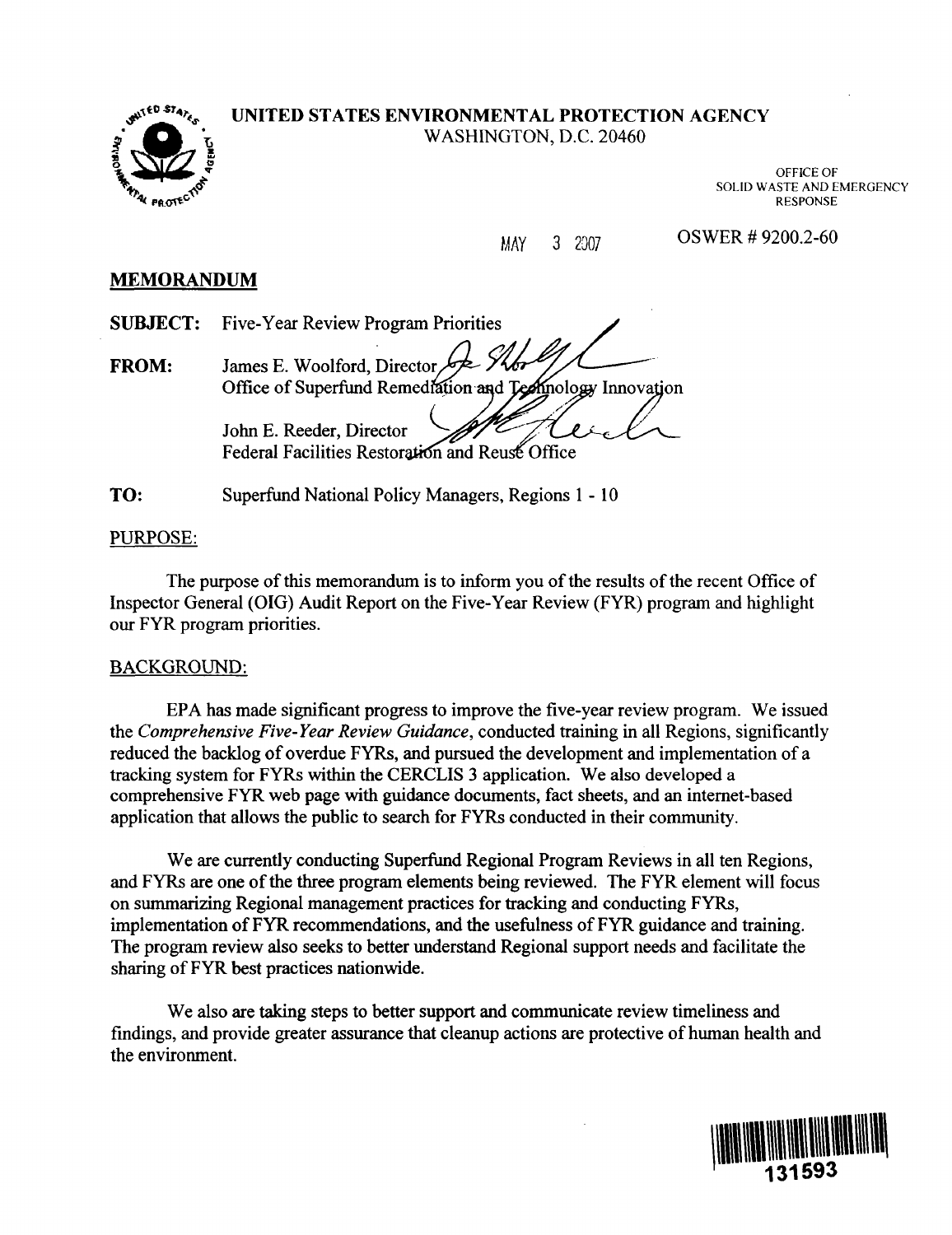#### OFFICE OF INSPECTOR GENERAL (OIG) AUDIT REPORT:

The OIG recently completed an evaluation of FYR reports completed in FYs 2002, 2003, and 2004. Their review included reports from all ten Regions and focused on a select sample from five Regions. Management and staff from these Regions were interviewed and key documents and data supporting information presented in the FYR reports were evaluated.

In their report, the OIG emphasized that the Agency has made significant progress since the last OIG review in FY 1999. However, the OIG also identified additional areas for improvement to make our reviews more thorough, documented, and supported. Specifically, the OIG found that some reviews contained unsupported or incomplete protectiveness conclusions, limited information to implement report recommendations, and absence of supporting documentation. The OIG also highlighted the lack of a comprehensive FYR tracking system that adequately captures the status of FYR recommendations.

We communicated to the OIG that we started to address many of their concerns prior to the initiation of their review through improved communication with the Regions, increased draft document review by Headquarters, training, annual work planning, and improvements to the FYR module in CERCLIS 3. However, we agree with the OIG that improvements are still necessary to consistently fulfill the intent of the FYR program and ensure the public and Congress that our remedies are protective of human health and the environment.

#### FIVE-YEAR REVIEW PROGRAM PRIORITIES:

#### Improve the Quality and Consistency of FYR Reports

Headquarters Review - Since the last FYR priorities memo in FY 2001, OSRTI has selectively reviewed draft FYR documents for non-Federal Facility sites. Consistent with the OIG recommendation to further increase the scope of our quality assurance reviews, we are asking you to send all draft FYR documents to OSRTI or FFRRO, as appropriate, so that we can increase the number of documents reviewed in Headquarters. As most FYRs are due at the end of the fiscal year, we recommend that you space these reviews out earlier in the year to allow more time for resolution of any issues that come up during the review process. Headquarters should be given two weeks for document review.

Training - During the last eighteen months, FYR refresher training was offered in five of the Regions, in Headquarters, and at the National Association of Remedial Project Managers (NARPM) conference. The half day training covers the basics of FYRs, the types of reviews, when they are due, how to conduct a review, community involvement, site inspections, data evaluation and analysis, protectiveness determinations, and developing issues and recommendations. We continue to offer this training and encourage you to contact Headquarters to set up a training session in your Region. This training is also open to our State and Federal partners.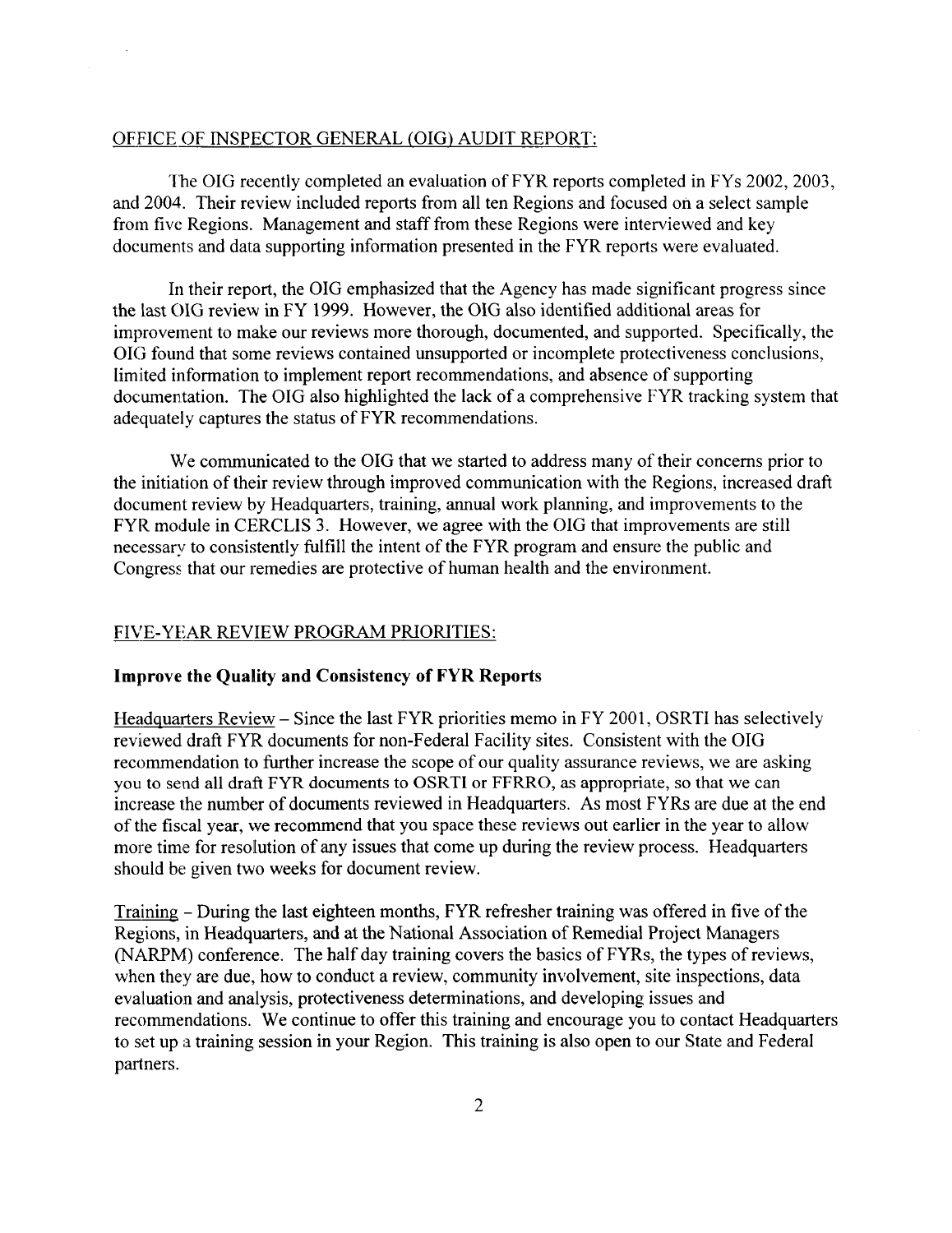Protectiveness Determinations – To help promote national consistency, the FYR guidance provides recommended language for making protectiveness determinations. We strongly encourage the Regions to use this language, which is intended to make protectiveness determinations more clear and understandable. Each operable unit evaluated in the FYR normally should have a separate protectiveness determination. In addition, for sites that have reached the construction complete milestone, a site-wide determination typically should be made. It is a priority to issue protectiveness statements that are accurate, supported by available information, and consistent in format nationwide to the extent possible.

### Continue to Involve the Community

Community Involvement - It is essential that the Regions continue, as appropriate, to involve the community and document community involvement activities during the FYR process. The FYR guidance recommends various approaches for involving the community during the FYR process including notifications, interviews, and public meetings. Although the level of community involvement usually depends on a number of factors (including community interest), the guidance suggests that at a minimum, the community should be notified at the beginning of the process and at the end of the process.

As recommended in the FYR guidance, a public notice should be put in the local paper at the start and the completion of the FYR. Regions should work with Headquarters on a sitespecific basis if the Region chooses to use alternative community involvement activities. In addition. Regions should use their discretion to determine the appropriate level of other community involvement activities. Headquarters recommends the Regions document in a memo to the site file any community notification activities.

## Document Site Verification Activities

Documentation - During the Regional visits by the OIG, they found that for 79% of the reviews they selected, supporting documentation was not available for one or more of the following FYR components, although the FYR referenced such activities:

- Public Notifications (25% of reports)
- $\blacksquare$  Interviews (32% of reports)
- $\blacksquare$  Site Inspections (64% of reports)

It is important for the Agency to maintain records of activities conducted to ensure the reviews are based on complete information. While this information does not necessarily need to be documented in the actual FYR report, we recommend that documentation be kept in the Region's site files for site inspections (site inspection checklist or trip report), interviews (details or summary notes), and public notifications (copy of the public notice or mailer).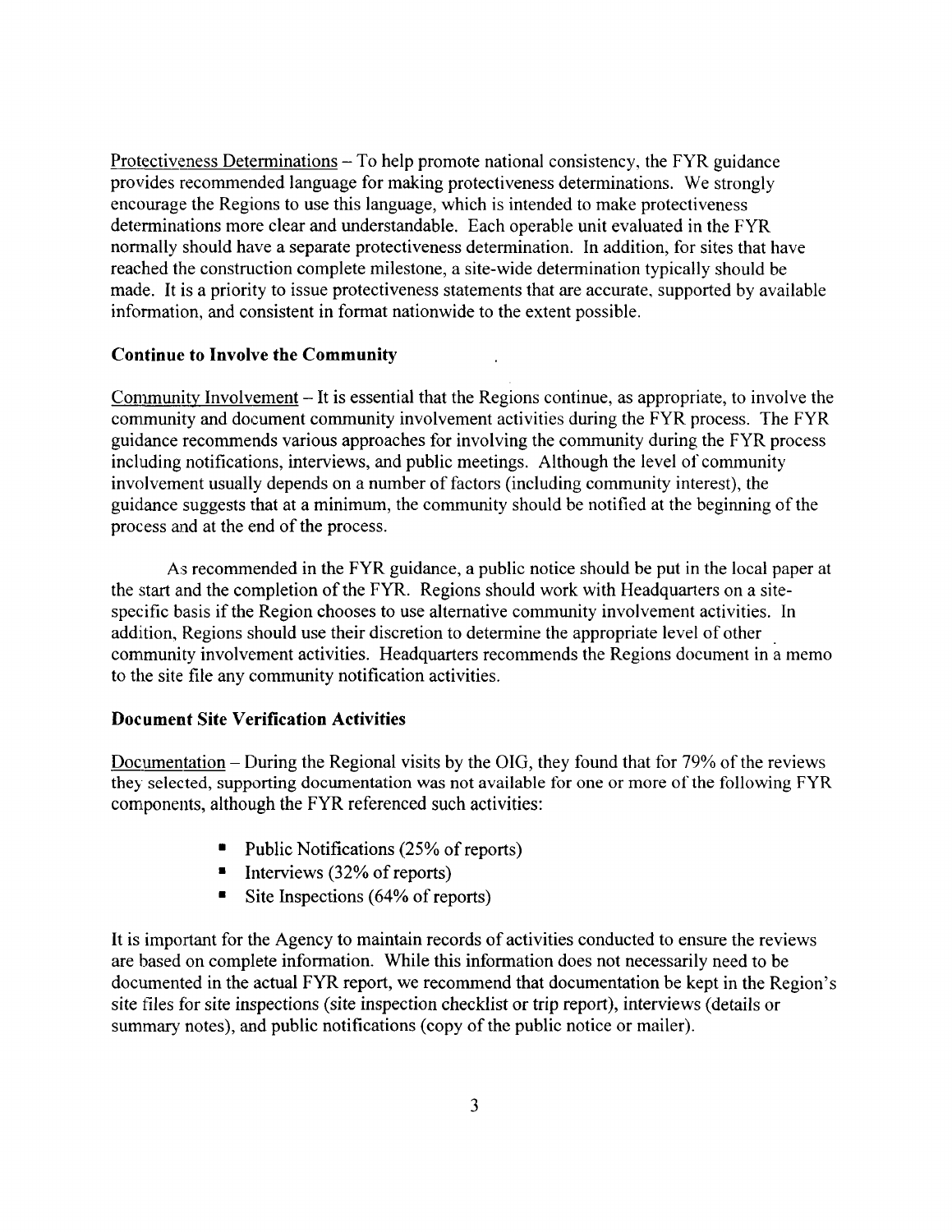#### Continue to Improve Timeliness of Reviews

Review Timeliness - As noted in the OIG Report, the Regions have made significant progress in clearing up the backlog of overdue reviews and have considerably improved the timeliness of reviews. It is our priority to continue to complete reviews on time and accurately track due dates and completion dates in CERCLIS 3. Headquarters will continue to provide the Regions reports from CERCLIS 3 and review planning data during annual work planning meetings to ensure reviews are completed on time.

### Track and Implement FYR Issues and Recommendations

Issues/Recommendations - In addition to determining protectiveness of Superfund remedies, important outcomes of the FYR process can include the issues we find, the recommendations we make, and the implementation of follow up actions. It is essential that issues or recommendations that impact the current or future protectiveness of remedies are implemented in a reasonable timeframe and that those actions are tracked in CERCLIS 3. Branch Chiefs in each Region should continue to review the status of outstanding recommendations that affect protectiveness at least twice a year and update the status in CERCLIS 3.

## Ensure CERCLIS 3 Accurately Reflects FYR Planning Information, Report Conclusions, and Current Progress on Implementing Recommendations

Significant progress has been made in implementing the second generation CERCLIS 3 FYR module, which went live during the summer of 2006. Minor modifications and adjustments are currently underway and are expected to be finalized during the summer of 2007. As requested by the Regions, Headquarters contractors extracted information and populated CERCLIS 3 for FYRs completed in FY 2003 and FY 2004. The Regions were responsible for entering data into CERCLIS 3 beginning in FY 2005. Data quality is an ongoing effort and we have developed several audit reports for your use. Consistent with the observations made by the OIG, we have every expectation that the Regions will continue to maintain timely and accurate FYR data in CERCLIS 3, including but not limited to the following areas:

Planning Information - For each planned FYR, CERCLIS 3 allows Regions to specify the type of FYR (statutory, policy, or discretionary), the appropriate triggering action, and the FYR due date. It is important to ensure this data is accurate and up-to-date. This information allows us to track when five-year reviews are due and what action triggered the FYR requirement. The FYR type also helps inform which FYRs are included in the annual report to Congress. This information was first populated in CERCLIS 3 in FY 2004 using a historical database and data forms provided by the Regions. Although we have undertaken a data quality effort to correct erroneous planning information, we are relying on the Regions to continue to keep information up-to-date and report any problems to Headquarters.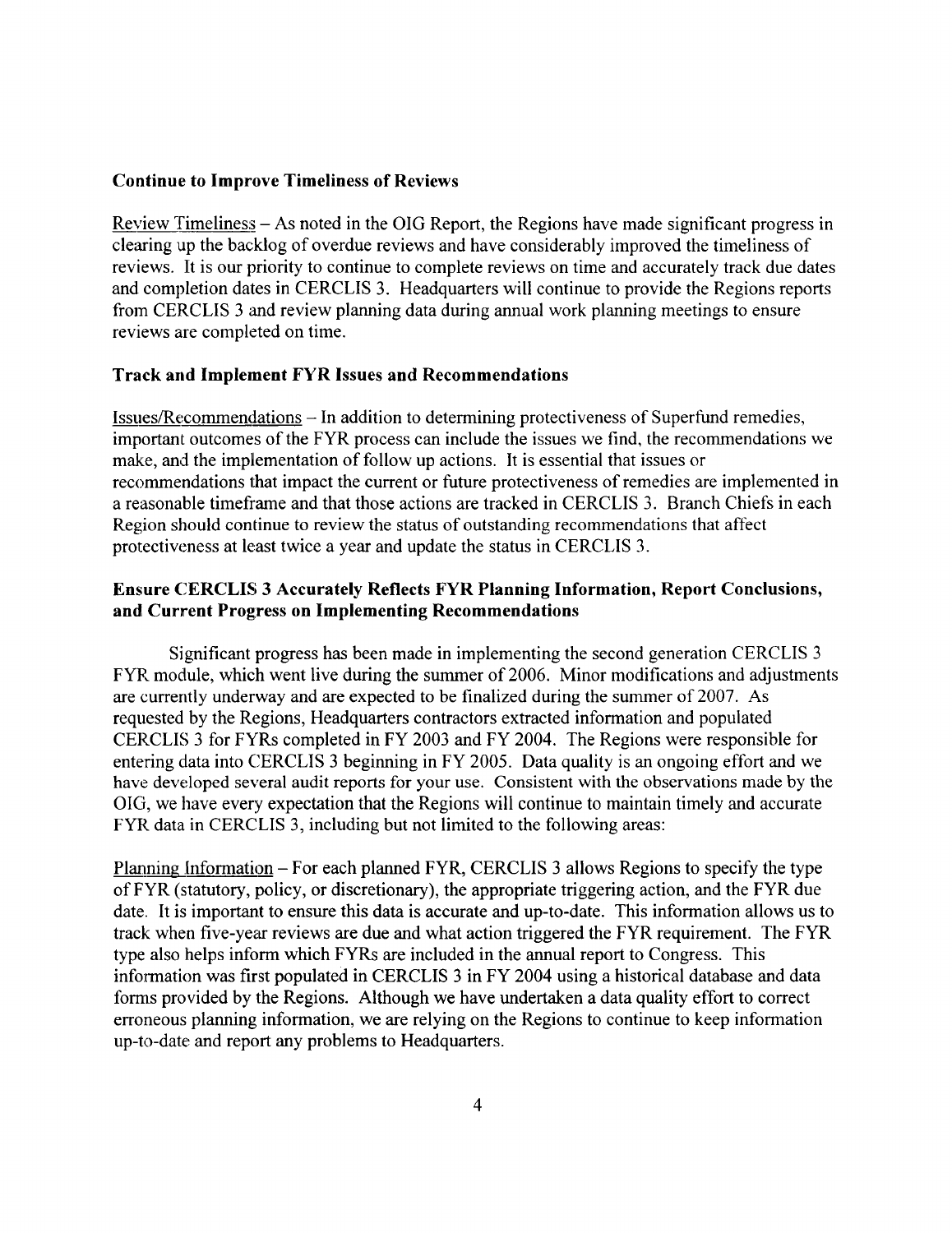Completed Five-Year Reviews - For each completed FYR, CERCLIS 3 captures protectiveness determinations, as well as any issues and recommendations in the FYR report. For each recommendation, an estimated completion date and implementing party should be identified consistent with the FYR report. We expect the Regions to enter this information within ten working days of the FYR completion date (signature date).

Implementation of Recommendations – To keep track of the implementation of recommendations, CERCLIS 3 captures recommendation status, planned completion date, and when the information was last updated or verified. CERCLIS 3 should reflect the original planned completion date from the FYR report and a comment entered if the current planned date of implementation is later than originally anticipated.

Reports - In coordination with the Regions, Headquarters developed a series of reports that the Regions can run to audit their data and summarize site-specific data. Headquarters is committed to updating the reports as necessary and working with the Regions to create additional reports as needed or requested.

## Continue to Improve Coordination Between Headquarters and Regions

Coordination - It is our goal to continue to improve our coordination with the Regions on FYRs. Both Headquarters and the Regions have five-year review coordinators (see attachment). We also have a national coordinator, a Federal Facility coordinator, and a CERCLIS 3 data sponsor. We are committed to continue our efforts with you and appreciate your day-to-day involvement with us, specifically in the following coordination activities:

- **Draft document review**
- National FYR Coordinators Quarterly Conference Calls
- Regional Branch Chiefs Calls and Meetings
- Regional Work Planning
- CERCLIS 3 application updates and data quality
- National meetings
- **•** Regional FYR Refresher Training
- **Superfund Regional Program Reviews**

Thank you for your continued efforts in implementing and improving the five-year review program. If you have any questions, please contact Emily Johnson (OSRTI) at 703-603-8764 or Monica McEaddy (FFRRO) at 703-603-0044.

#### Attachment

cc: Susan Bodine, OSWER Barry Breen, OSWER Scott Sherman, OSWER OSRTI Managers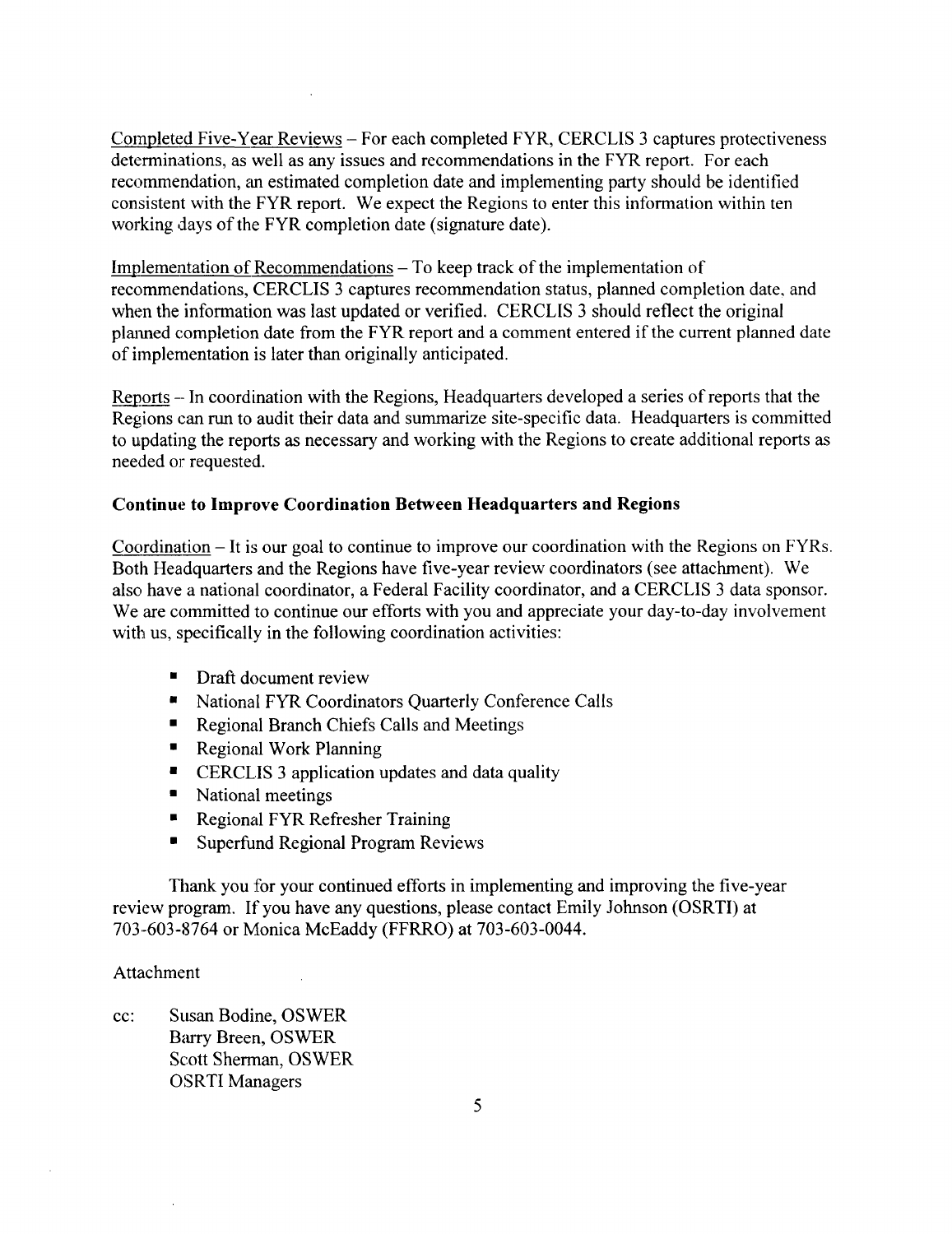Debbie Dietrich, OEM David Lloyd, OBCR Matt Hale, OSW Gail Cooper, FFRRO Susan Bromm, OSRE Dave Kling, FFEO Mary-Kay Lynch, OGC Joanne Marinelli, Superfund Lead Region Coordinator, US EPA Region 3 NARPM Co-Chairs OSRTI Documents Coordinator Emily Johnson, OSRTI Monica McEaddy, FFRRO

 $\bar{z}$ 

 $\hat{\mathcal{L}}$ 

 $\ddot{\phantom{0}}$